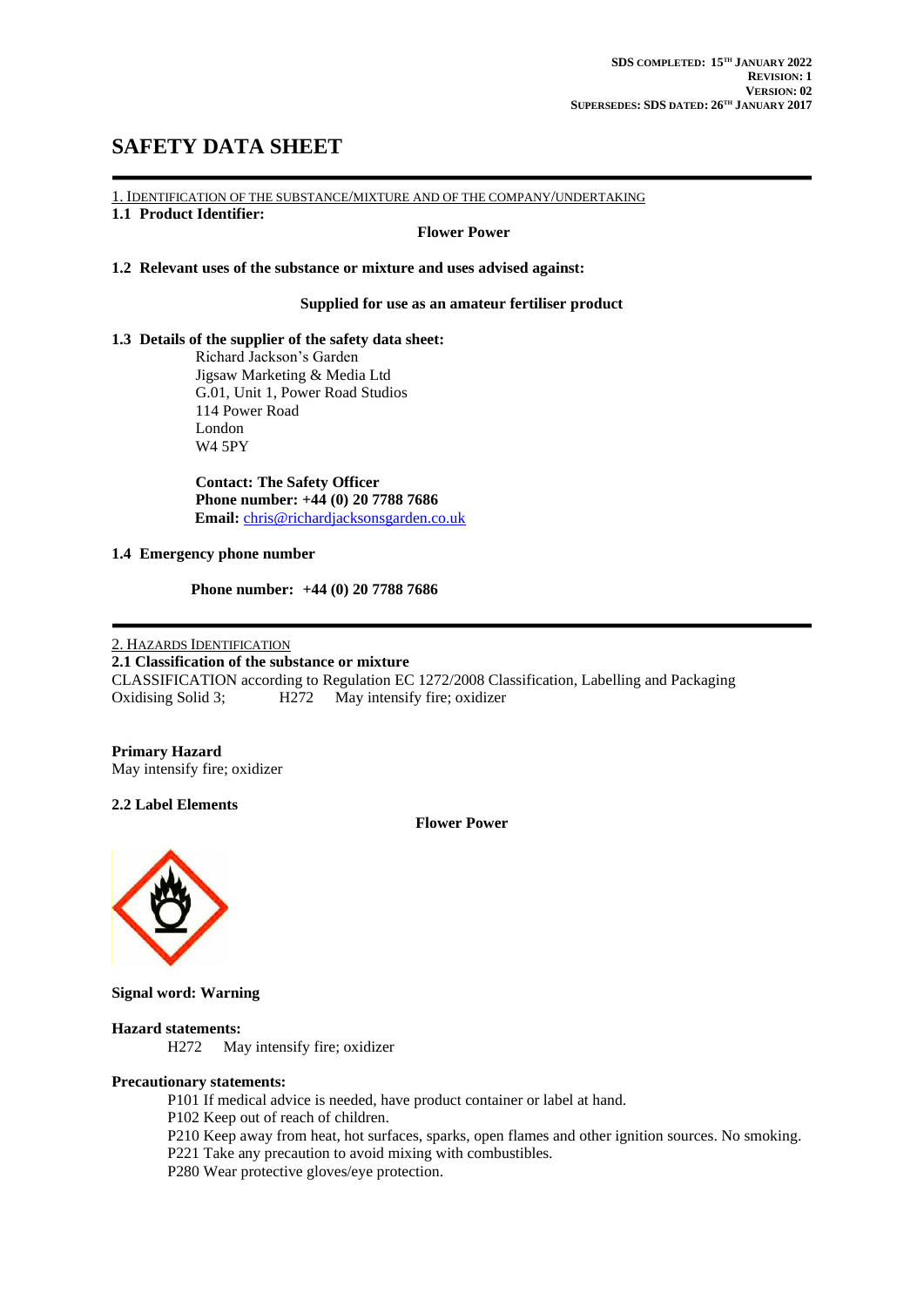#### **2.3 Other Hazards**

Mixture not classed as PBT or vPvB

3.COMPOSITION/INFORMATION ON INGREDIENTS **Product Code**: tba

# **3.2 Mixtures**

**Hazardous components**

| <b>Chemical</b><br><b>Name</b> | $CAS-No.$<br><b>EINECS-No.</b> | <b>Annex Index or</b><br><b>REACH</b> number | Pictogram $(s)$ :                | $H$ -phrase $(s)$                                 | <b>Concentration</b><br>[% w/w] |
|--------------------------------|--------------------------------|----------------------------------------------|----------------------------------|---------------------------------------------------|---------------------------------|
| Potassium<br>nitrate           | 7757-79-1/<br>231-818-8        |                                              | According to 1272/2008:<br>GHS07 | According to $1272/2008$ :<br>Oxid. Solid 3; H272 | $70 - 75$                       |

The full text for all R-Phrases if not displayed in section 2 or 3 are displayed in Section 16

### FIRST AID MEASURES

#### **4.1 Description of first aid measures**

#### **4.1.1 Inhalation**

If symptoms arise remove from source of exposure to fresh air; seek medical attention if symptoms persist or develop

#### **4.1.2 Skin & Eye exposure**

Drench immediately with water. Remove any contaminated clothing and launder before re-use. Seek medical attention if symptoms persist or develop.

Eyes: Immediately rinse with clean water for 15 minutes. Seek medical attention if symptoms persist or develop.

#### **4.1.3 Ingestion**

Do not induce vomiting. Wash out mouth with water and give water to drink. Seek medical attention if symptoms persist or develop.

### **4.2 Most important symptoms and effects, both acute and delayed**

None reported.

# **4.3 Indication of any immediate medical attention and special treatment needed.**

Information not available

#### 5. FIRE-FIGHTING MEASURES

#### **5.1 Extinguishing media**

Use Foam, carbon dioxide, dry powder, sand. The mixture is not classified as flammable as such extinguishing media should be chosen as appropriate for surrounding materials.

#### **5.2 Special Hazards arising from the substance or mixture**

Decomposes on heating to produce oxygen.

May react violently or explosively with many materials such as organic substances, metals and combustible materials.

Possible irritant fumes arising from combustion

#### **5.3 Advice for fire-fighters**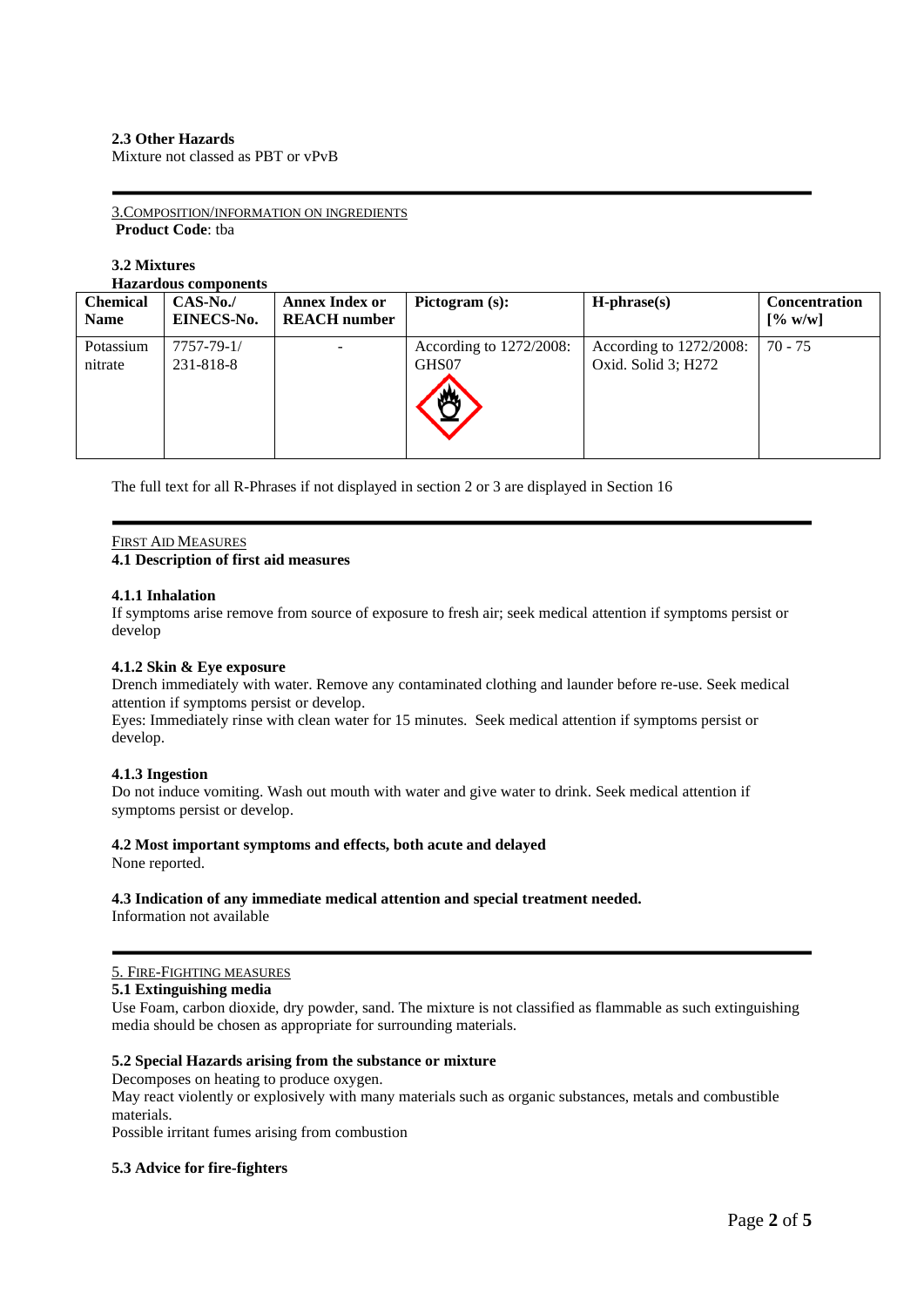Cool down containers/equipment exposed to heat with a water spray. Contain spread of extinguishing fluids (these fluids may be hazardous for the environment). Wear complete protective clothing and self-contained breathing apparatus

#### 6. ACCIDENTAL RELEASE MEASURES

#### **6.1 Personal precautions, protective equipment and emergency procedures**

Use personal protective equipment -appropriate coveralls and gloves -eye/face protection -appropriate respirators Avoid contact with skin and eyes

#### **6.2 Environmental Precautions**

Do not allow to enter storm drains or water courses. If this product enters a water course or a sewer (including via contaminated soil  $\&$  vegetation) in large quantities contact local water authority and inform the Environment Agency

#### **6.3 Methods and material for containment and cleaning up**

Contain spillages. Sweep up avoiding dust and contain in suitably labelled non-metallic container. Dispose of with license waste contractor.

#### **6.4 Reference to other sections**

No reference necessary

#### 7. HANDLING AND STORAGE

#### **7.1 Precaution for safe handling**

Open container with care. Avoid contact with skin and eyes. Wash Hands thoroughly after handling Do not eat, drink or smoke when using this product. Remove contaminated clothing and protective equipment before entering eating areas.

#### **7.2 Conditions for safe storage, including any incompatibilities**

Store in a cool dry atmosphere, in original labelled containers. Refer to manufacturer for maximum safe stacking height. Keep away from heat sources, combustible materials, organic substances.

#### **7.3 Specific end use(s)**

For use as an amateur fertiliser product

#### 8. EXPOSURE CONTROLS/PERSONAL PROTECTION

#### **8.1 Control Parameters** Information not specified

#### **8.2 Exposure controls**

Goggles – Eye Protection : goggles/face shield to BS EN166. Gloves – BS EN374 – chemical protection. Respirators – BS approved protection device with P3 filter.

9. PHYSICAL AND CHEMICAL PROPERTIES **9.1 Information on basic physical and chemical properties Appearance;** solid **Odour;** information not available **Odour threshold;** Information not available **pH;** information not available **Melting point/freezing;** information not available **Initial boiling point and boiling range;** information not available **Flash point;** Not applicable **Evaporation rate;** Information not available **Flammability (solid, gas);** Not applicable **Upper /lower flammability or explosive limits;** Not applicable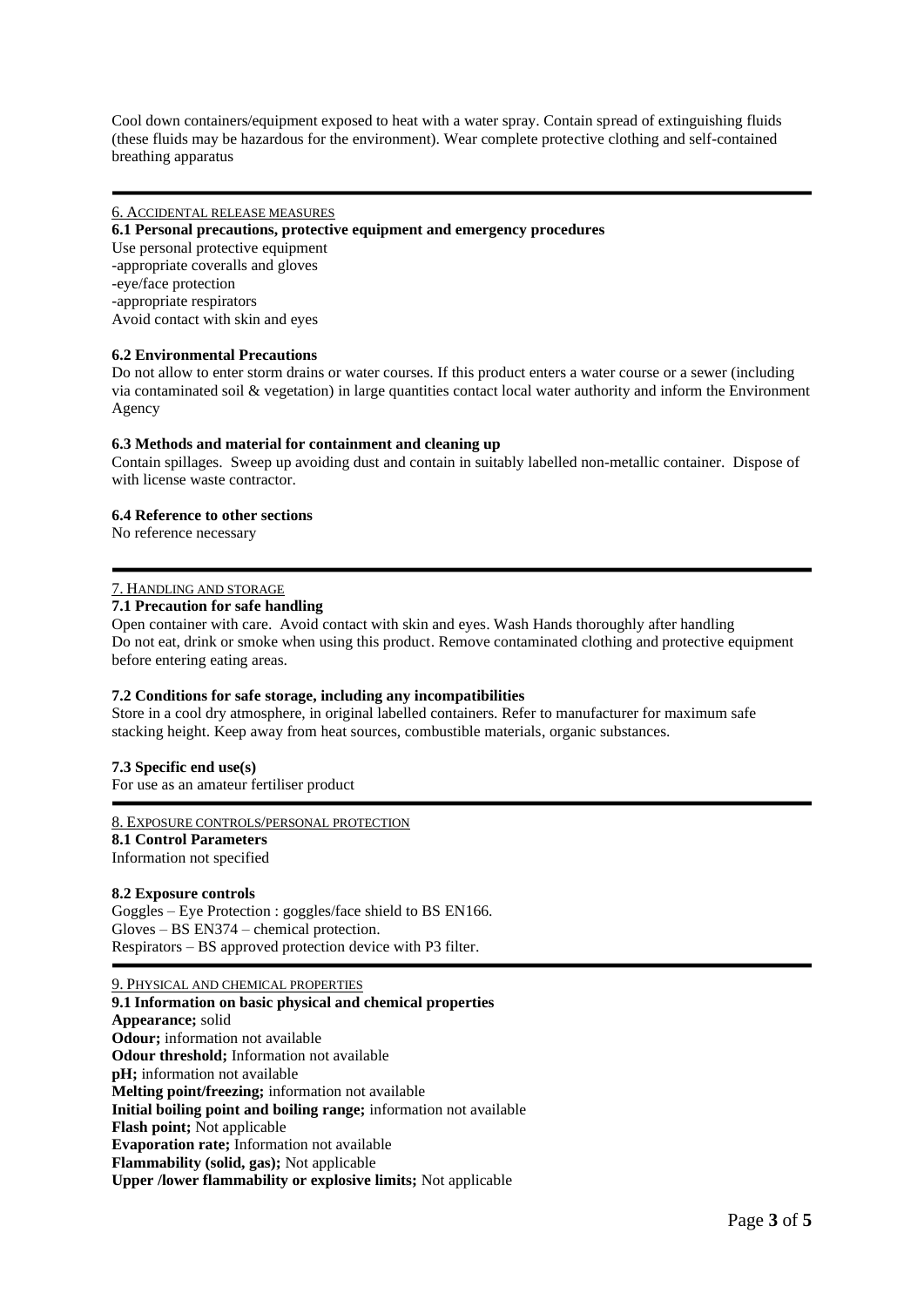**Vapour Pressure;** Negligible **Vapour density;** Information not available **Specific gravity;** Not applicable **Solubility (ies);** information not available **Partition coefficient: n-octanol/water;** Information not available **Auto ignition temperature:** Not applicable **Decomposition temperature:** Information not available Miscibility: 100% soluble in water

#### **9.2 Other Information**

No other relevant information available

#### 10. STABILITY AND REACTIVITY

**10.1 Reactivity**

Incompatible with combustible materials, metals, organic substances, strong acids

#### **10.2 Chemical Stability**

Stable under normal conditions of use. Avoid prolonged high temperatures (above 40°C).

#### **10.3 Possibility of hazardous reactions**

May react violently or explosively with materials in 10.1

#### **10.4 Conditions to avoid**

Stable under normal conditions of use. Avoid prolonged high temperatures (above 40°C).

#### **10.5 Incompatible materials**

Incompatible with combustible materials, metals, organic substances, strong acids

#### **10.6 Hazardous decomposition products**

Nitrogen oxides  $(NO<sub>x</sub>)$ .

#### 11. TOXICOLOGICAL INFORMATION

#### **11.1 Information on toxicological effects**

The mixture has not been assessed for toxicological effects, the mixture classification is given in section 2 based on individual component contents. Individual component hazards are given in section 3

#### **Toxicological information on hazardous ingredients:**

Potassium nitrate: Rat oral LD50  $[mg/kg]$ :  $> 3000$ Rat inhalation LC50 [mg/l/4h] : No data available. Other toxicoligical information : May cause eye irritation. Ingestion of large quantities may cause effects on the blood system resulting in the formation of methaemoglobin. The effects may be delayed. Seek medical advice.

#### 12. ECOLOGICAL INFORMATION **12.1 Toxicity Mixture not classified as harmful to aquatic life.**

#### **Ecotoxicity of ingredients:**

#### **Potassium nitrate:**

Mild water pollutant (surface water). Ground water pollutant. Insufficient data available on ecotoxicity. Slightly harmful to plankton (EC50 >1000 mg/l). May cause eutrophication. Slightly harmful to invertebrates (Daphnia). (EC50, 48 h, 100/1000 mg/l). Not harmful to fishes (LC50(96h) >1000 mg/l).

#### **12.2 Persistence and degradability**

Information not available